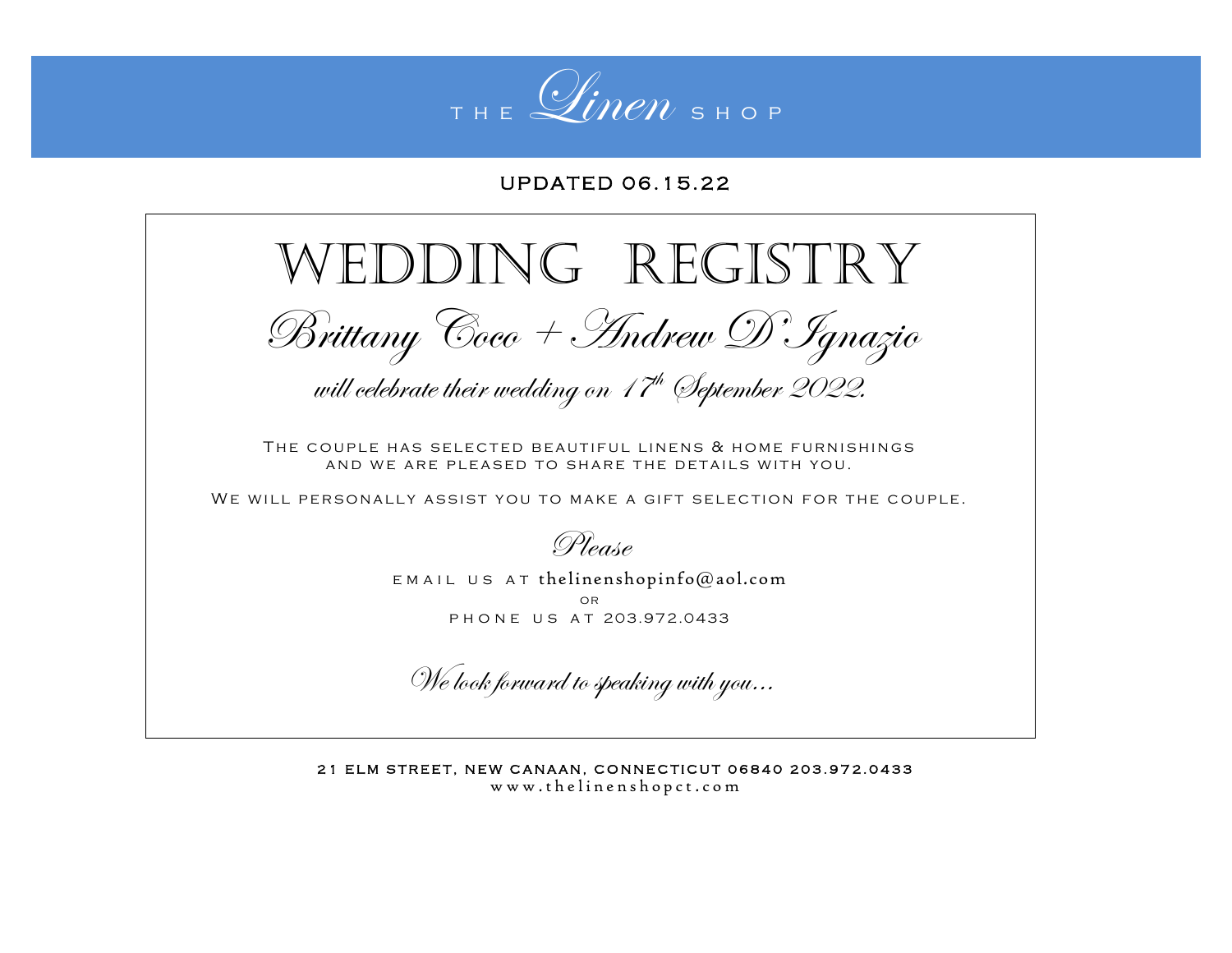

## BEDDING SELECTIONS for Brittany Coco + Andrew D' Sgnazio

| LOWELL<br><b>QUEEN FLAT SHEET</b><br>SILVER | MILANO<br><b>QUEEN FITTED</b><br>WHITE | LOWELL<br>STANDARD PILLOW CASES<br>SILVER |
|---------------------------------------------|----------------------------------------|-------------------------------------------|
| \$475.00                                    | \$264.00                               | \$95.00 each                              |
| I requested                                 | I requested                            | 4 requested                               |
|                                             |                                        |                                           |

| LOWELL<br><b>QUEEN DUVET COVER</b> | BASKETWEAVE<br><b>COVERLET</b><br>POOL BLUE | BASKETWEAVE<br><b>EURO</b><br>POOL BLUE |
|------------------------------------|---------------------------------------------|-----------------------------------------|
| \$799.00                           | \$549.00                                    | \$174.00 each                           |
| I requested                        | I requested                                 | 2 requested                             |
|                                    |                                             |                                         |





| and the state of the local<br><b>NORTH WILLIAM</b> |                                   |
|----------------------------------------------------|-----------------------------------|
| DOUBLE TUXEDO PILLOW<br>MINERAL<br>22x22"          | VELLUTO<br>LUMBAR PILLOW<br>16x32 |
| \$395.00 each                                      | \$475.00                          |
| 2 requested                                        | I requested                       |
|                                                    |                                   |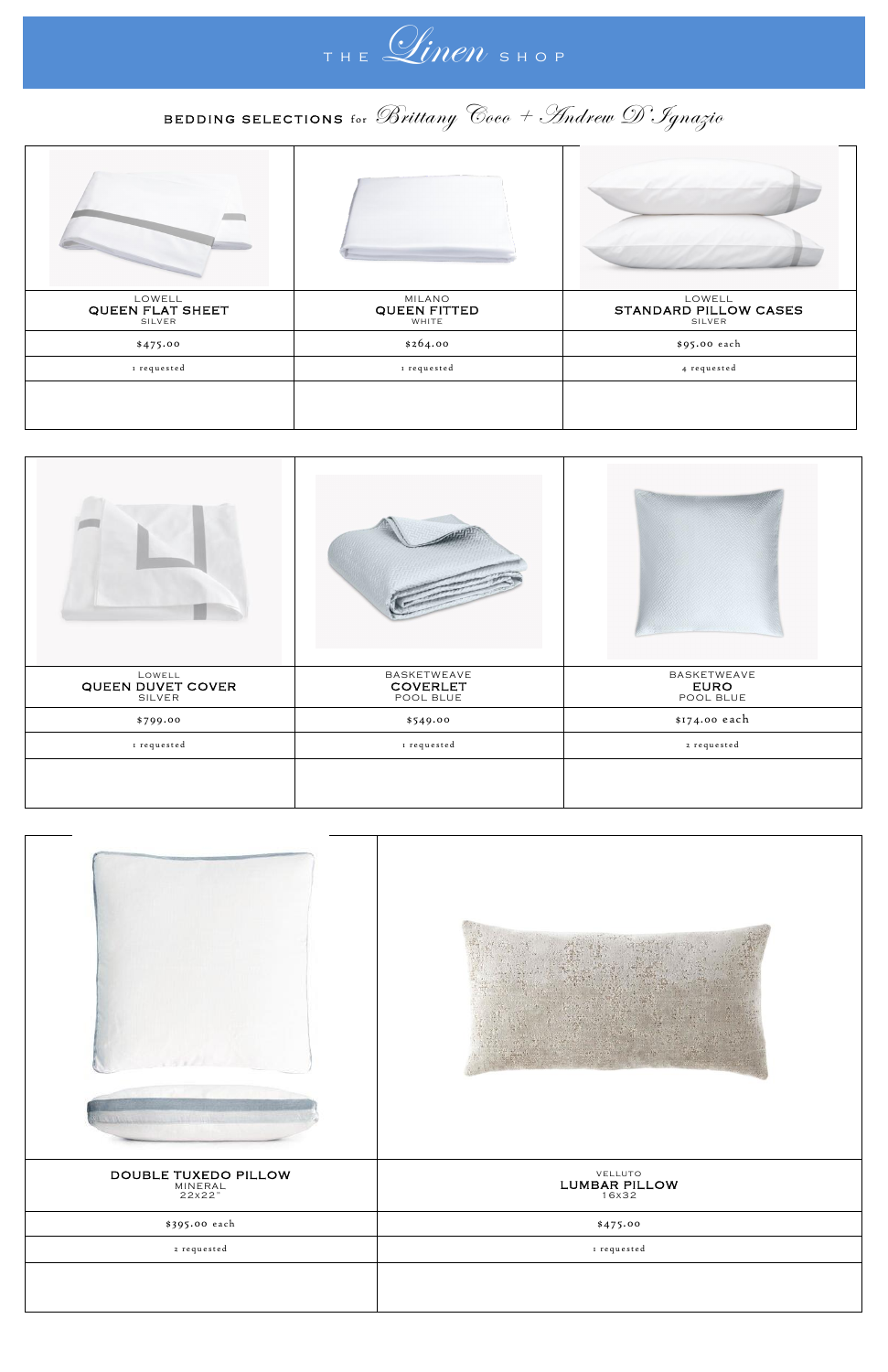THE *Linen* SHOP

BATH SELECTIONS for Brittany Coco + Andrew D' Ignazio

| CAIRO<br><b>BATH SHEET</b><br>WITH <b>MONOGRAM</b><br>WHITE/SILVER<br>FISHTAIL MONOGRAM | CAIRO<br><b>BATH TOWELL</b><br>WITH <b>MONOGRAM</b><br>WHITE/SILVER<br>FISHTAIL MONOGRAM | CAIRO<br><b>HAND TOWEL</b><br>WITH MONOGRAM<br>WHITE/SILVER<br>FISHTAIL MONOGRAM | CAIRO<br><b>TUB MAT</b><br>WITH <b>MONOGRAM</b><br>WHITE/SILVER<br>FISHTAIL MONOGRAM |
|-----------------------------------------------------------------------------------------|------------------------------------------------------------------------------------------|----------------------------------------------------------------------------------|--------------------------------------------------------------------------------------|
| \$161.00 each                                                                           | \$119.00 each                                                                            | \$74.00 each                                                                     | \$103.00 each                                                                        |
| 4 requested                                                                             | 4 requested                                                                              | 4 requested                                                                      | 2 requested<br>One has been gifted.                                                  |
|                                                                                         |                                                                                          |                                                                                  |                                                                                      |
| n ki                                                                                    |                                                                                          |                                                                                  |                                                                                      |

| CAIRO<br><b>WASH CLOTH</b><br>WHITE/SILVER<br>NO MONOGRAM | JMP<br>WASTEBASKET<br>NEW MIRROR          | JMP<br>WASTEBASKET<br>NEW MIRROR | JMP<br>WASTEBASKET<br>NEW MIRROR |
|-----------------------------------------------------------|-------------------------------------------|----------------------------------|----------------------------------|
| \$25.00 each                                              | \$185.00                                  | \$145.00                         | \$135.00                         |
| 4 requested                                               | I requested<br>This item has been gifted. | I requested                      | I requested                      |
|                                                           |                                           |                                  |                                  |



TABLETOP SELECTIONS for Brittany Coco + Andrew D' Ignazio

| SABRE GUSTAVE<br>5 PC PLACE SETTING<br>18/10 STAINLESS WITH ACRYLIC HANDLE<br>WHITE | FREDERICA<br><b>ACRYLIC PITCHER</b><br>WHITE |
|-------------------------------------------------------------------------------------|----------------------------------------------|
| \$115.00 each                                                                       | \$99.00                                      |
| 12 sets requested.<br>These items have been gifted.                                 | 1 requested.<br>This item has been gifted.   |
|                                                                                     |                                              |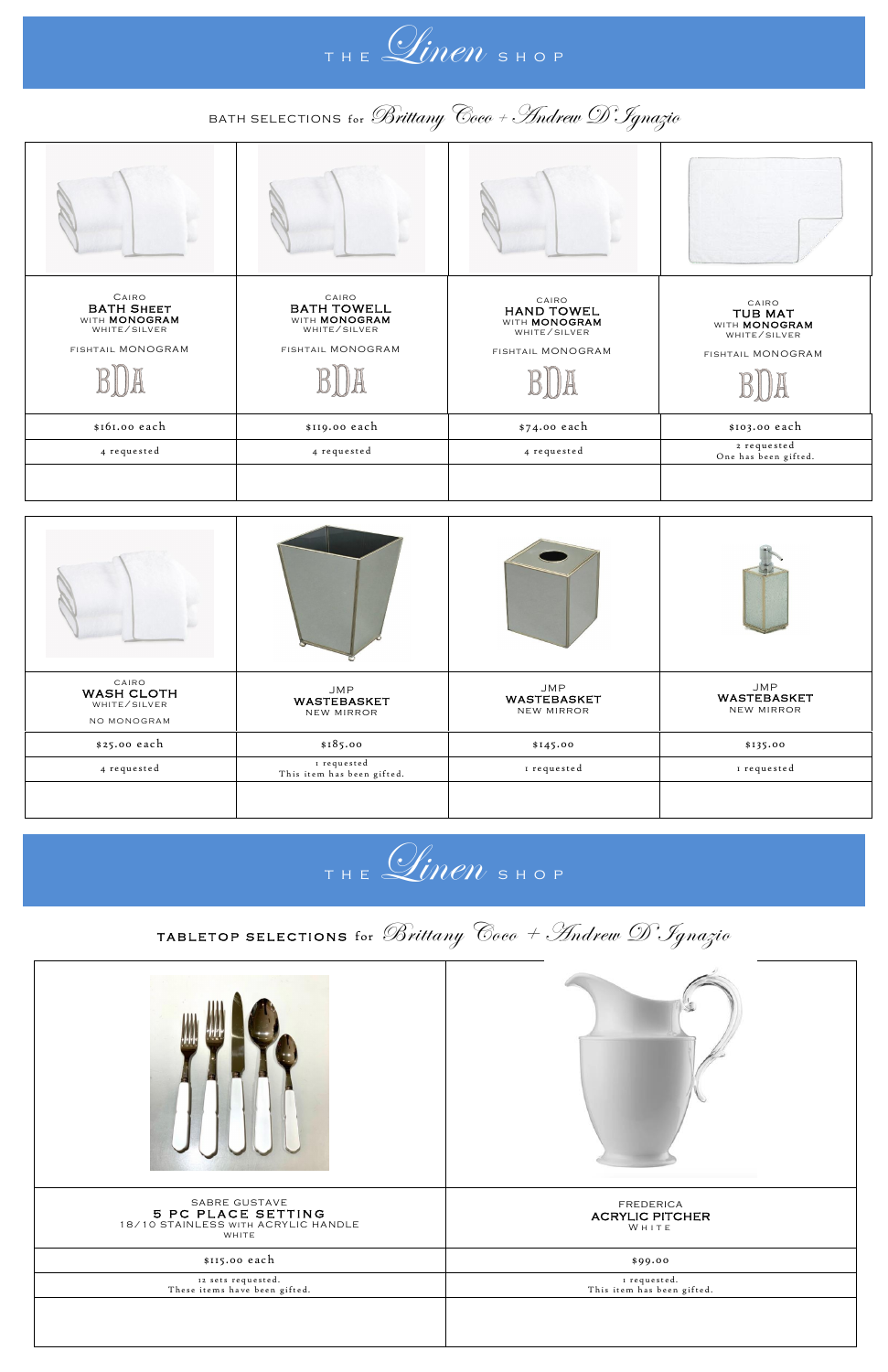| <b>CASP ROUND</b><br>LACQUER PLACEMAT<br>GOLD | SCALLOPED DIAMOND PIQUE<br>DINNER NAPKINS<br>22x22" | KIM SEYBERT<br>STONE FLARE TIGER EYE<br><b>NAPKIN RING</b> |
|-----------------------------------------------|-----------------------------------------------------|------------------------------------------------------------|
| \$59.00 each                                  | \$44.00 each                                        | \$42.00 each                                               |
| 12 requested<br>Four items have been gifted.  | 12 requested                                        | 12 requested                                               |
|                                               |                                                     |                                                            |

| PROUNA<br>ALLIGATOR SALAD PLATE<br>SET 4          | LIBECO BELGIAN LINEN<br>DINNER NAPKINS<br>22x22"<br>WHITE WITH MONOGRAM TBD | JB<br>PEARL BURST<br><b>NAPKIN RING</b><br>SET 2 |
|---------------------------------------------------|-----------------------------------------------------------------------------|--------------------------------------------------|
| \$236.00 set                                      | \$59.00 each                                                                | \$69.00 per set                                  |
| 3 sets requested<br>These items have been gifted. | 12 requested                                                                | 6 sets requested<br>Two sets have been gifted.   |
|                                                   |                                                                             |                                                  |



| PROUNA<br>GOLD RIM DINNER PLATE<br>SET 4     | MONOGRAMMED HEMSTITCH LINEN<br>COCKTAIL NAPKINS<br>6x6"<br>WHITE<br>SET 4 |
|----------------------------------------------|---------------------------------------------------------------------------|
| \$196.00 set                                 | \$125.00 per set                                                          |
| 3 sets requested<br>One set has been gifted. | 3 sets requested                                                          |
|                                              |                                                                           |
|                                              |                                                                           |
|                                              |                                                                           |
|                                              |                                                                           |